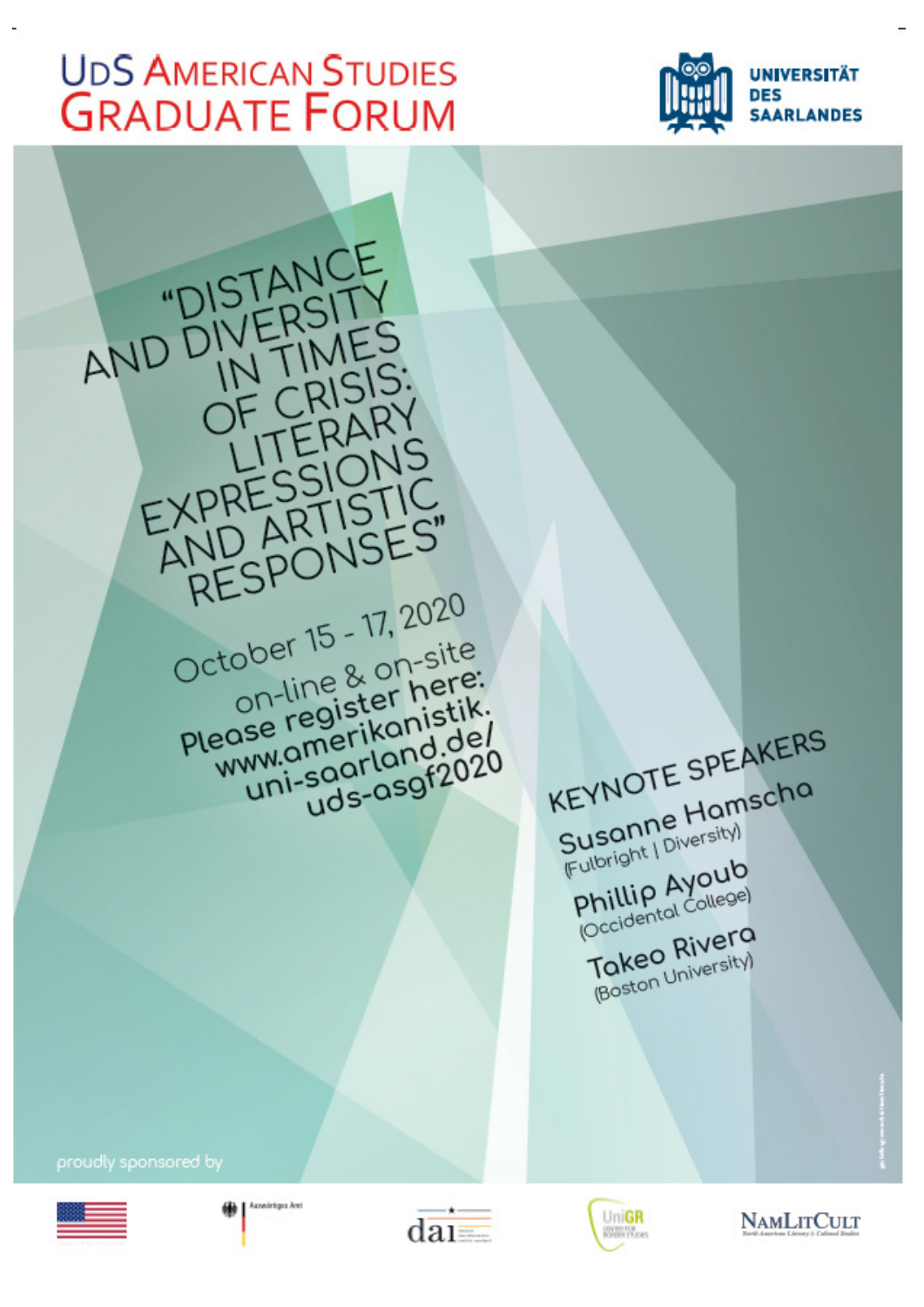





# **DISTANCE AND DIVERSITY IN TIMES OF CRISIS: Literary Expressions and Artistic Responses**

#### CONFERENCE PROGRAM

**Thursday, October 15 Live on Zoom**

| $12:30 - 13:00$ | <b>Conference Opening and Welcome Address</b> |
|-----------------|-----------------------------------------------|
| $13:00 - 14:30$ | Panel 1: Discourses of Distance & Diversity   |

**Chair: Daniel Riesco**

- Astrid M. Fellner (Saarland University): "Distance and Diversity: Corona Art in the U.S."
- Eva Nossem (Saarland University): "Linguistic Othering and Scapegoating in Pandemic Times: Blame Games in the U.S. and Europe"
- Somayeh Amin (Saarland University): "Another Layer of Pain; Exclusion of Immigrants in Times of a Pandemic; A Comparison between the United States and Germany"

| $14:30 - 15:00$ | <b>Virtual Coffee Break</b>              |
|-----------------|------------------------------------------|
| $15:00 - 16:30$ | Panel 2: Distance & Diversity & Identity |
|                 | <b>Chair: Renée Touschong</b>            |

- Oksana Starshova (Petro Mohyla Black Sea National University): "Where Diversity Ends: U.S. Comedian Kevin Hart, Joanne Rowling and a Ukrainian Boy"
- Svitlana Kot (Petro Mohyla Black Sea National University): "'Perimeters of our lives': exploring the relationship between space and body in times of crises in L. Erdrich's *Future Home of the Living God*  and M. Atwood's *Handmaid's Tale*"
- Yuliya Stodolinska (Petro Mohyla Black Sea National University): "Distance in the American University Discourse in the Times of COVID-19 Pandemic"
- 16:30 17:00 **Virtual Coffee Break**
- 17:00 18:30 **Keynote**

Takeo Rivera (Boston University) **"The Raced Interface: Tao Lin, Tan Lin, and the Racialization of Affective Distance"**

**Chair: Astrid M. Fellner**





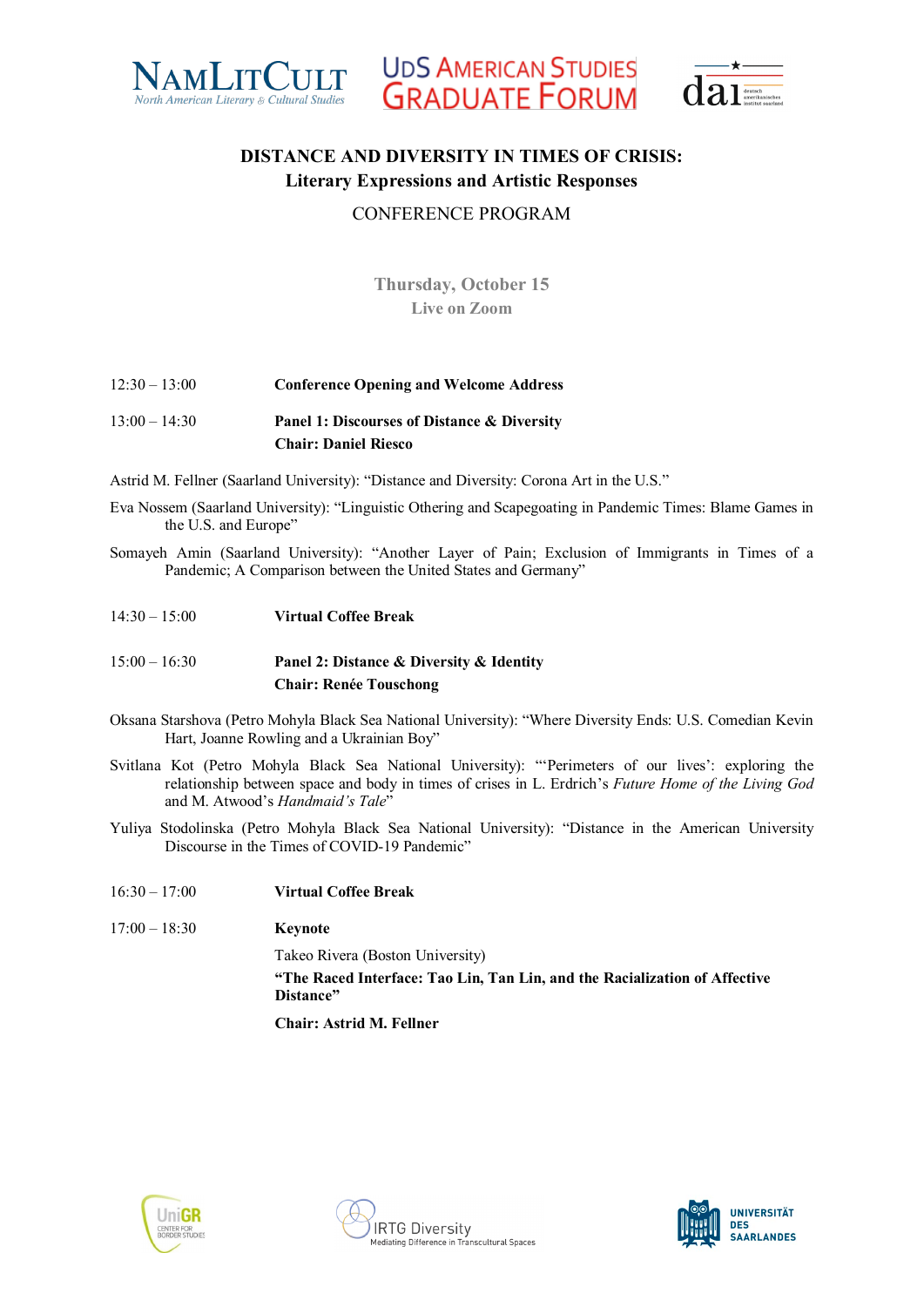





# **DISTANCE AND DIVERSITY IN TIMES OF CRISIS: Literary Expressions and Artistic Responses**

## CONFERENCE PROGRAM

**Friday, October 16 Venue: Live on Zoom**

10:45 – 11:00 **Virtual Warm-up** 11:00 – 13:00 **Panel 3: Distance & Diversity in Artistic Productions Chair: Magdalena Pfalzgraf** Ulla Stackmann (Catholic University of Eichstätt): "'[…] A Good Way to Reach the Movement': The Sonic Community of the *Dial-A-Poem* Project" Alina Mozolevska (Petro Mohyla Black Sea National University): "Music and Covid-19: The Potential of American and European Popular Music's Articulation in Times of Crisis" Natalya Dorfmann (Petro Mohyla Black Sea National University): "'Social-distancing' as a chance to revise the paradoxes of humanistic philosophy: personality vs. identity in on-line artistic practices of the pandemic" Bärbel Schlimbach (Saarland University): "Space, Distance and Loneliness in Recent American Cultural Productions in the Light of the Current Covid-19 Crisis" 13:00 – 15:00 **Virtual Coffee Break Venue: Uni Campus; bldg. C 5 3; room 3.26** 15:00 – 16:30 **Keynote** Phillip M. Ayoub (Occidental College) **"When States Come Out: Movements & the Diffusion of LGBTI Rights in Europe and North America" Chair: Eva Nossem** 16.30 – 16.45 **Closing Remarks** 16.45 – 17.30 **Covid Break** 17:30 – 18:30 **Award Ceremony: Prizes for Best Final Theses in American Studies**